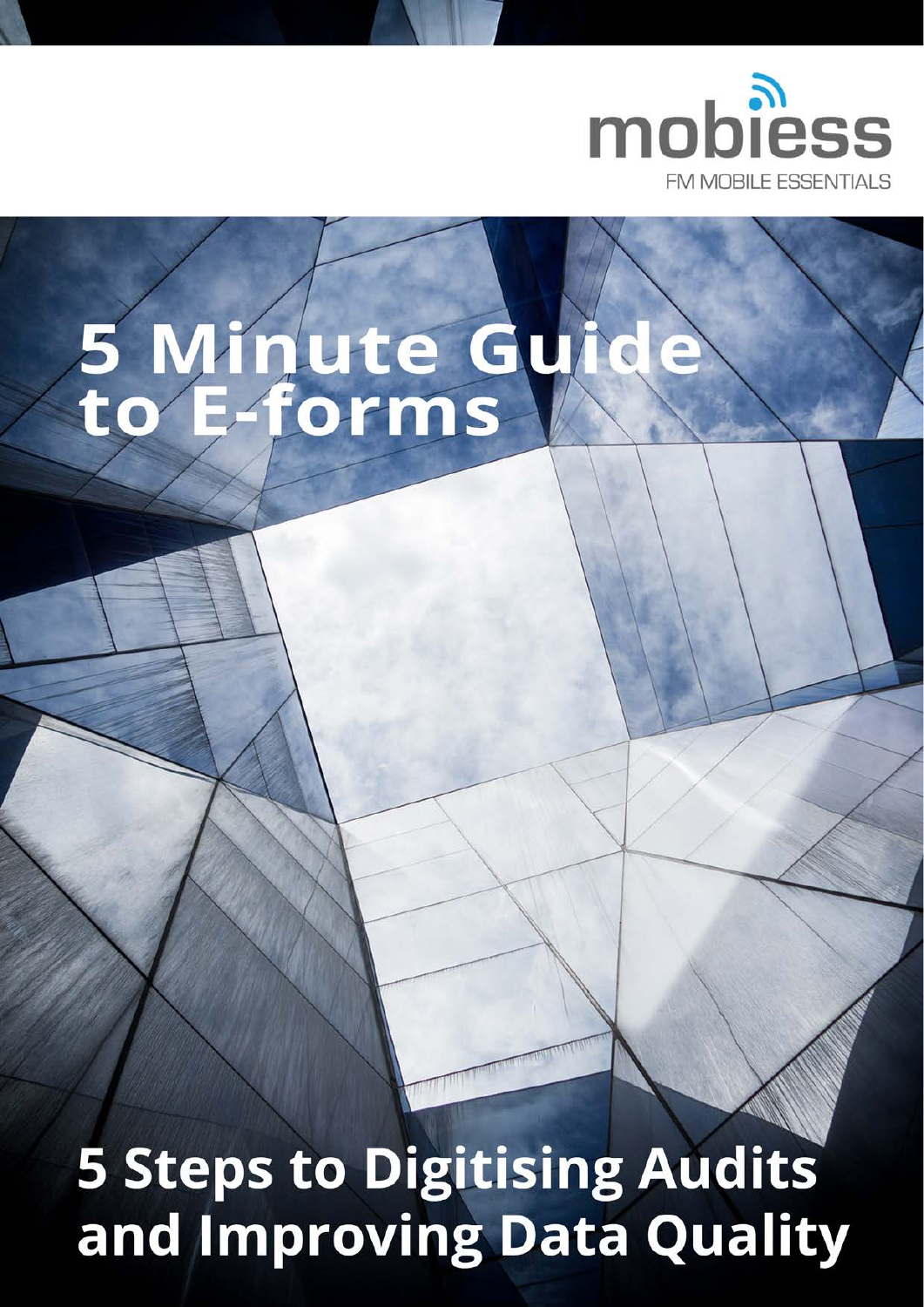



E-forms are electronic versions of any paper form; forms – and the data collected with them – are a vital part of many industries. In the service maintenance industry, these forms are crucial for achieving the compliance records so vital to record keeping and communicating the information with clients.

We know that transitioning from these paper forms to e-forms will not only save time, it will improve the consistency and accuracy of your records, reduce any risks of human error and miscommunication, and significantly reduce the time it takes to share the data with the whole team.

**Using modern mobile technology to upgrade your systems to e-forms will significantly improve the quality of your data and increase efficiencies in your organisation. This guide is for Facility Management businesses to implement these electronic forms and see significant improvements in data collection and processing in 5 easy steps.**



However, we know that this transition can be challenging and complex – which may have already delayed your organisation taking the leap. How that digitising of your records and forms will look needs to reflect the culture and needs of your organisation.

The most important question before you begin the transition is this: what benefits are you hoping to achieve? Do you want to be more efficient? Improve the communication and processing of data? Reduce costs? Ensure the consistency of audits and compliance?

Implementing e-forms in your organisation can do all of these.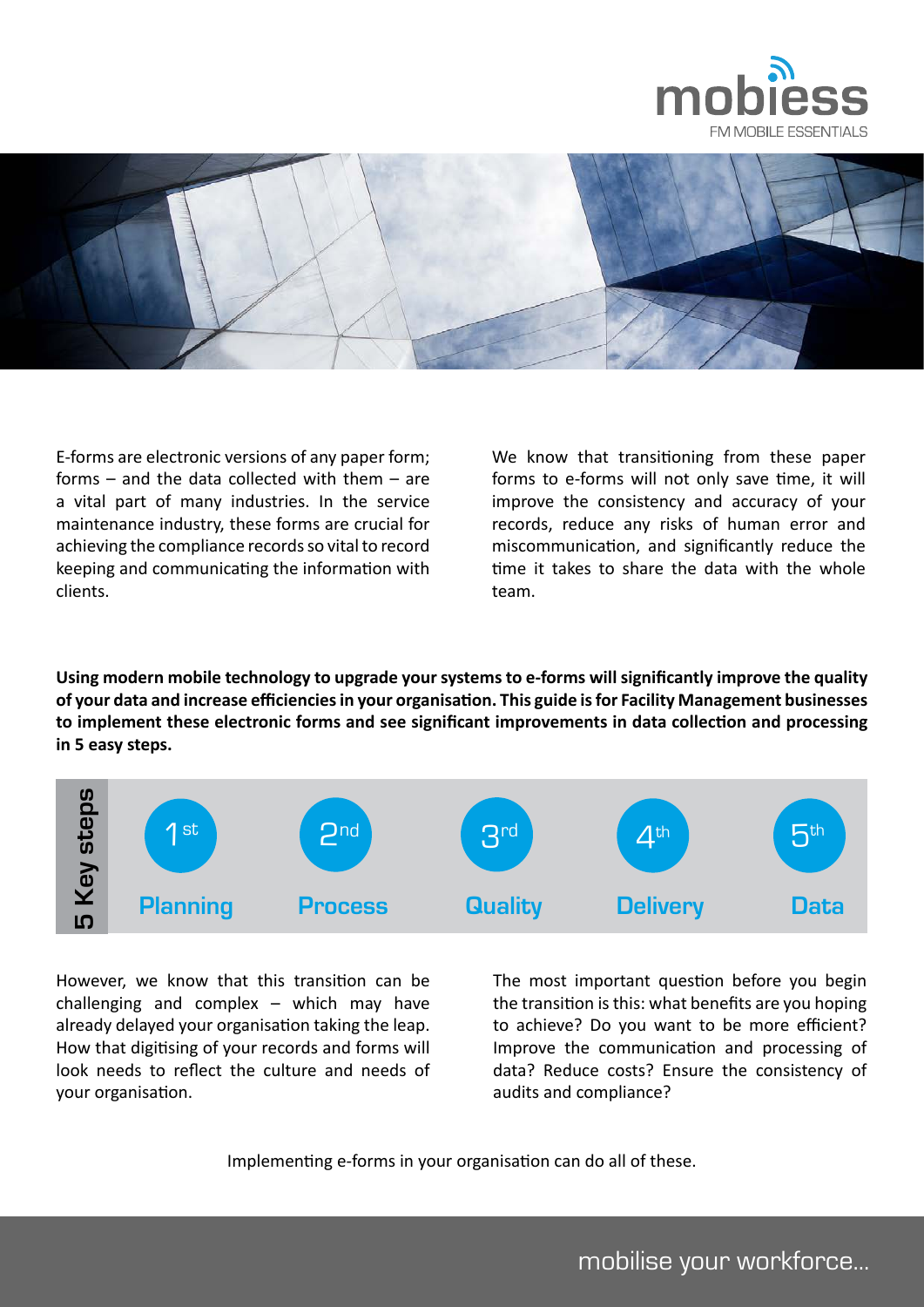

## **Preparation and Planning**

There are forms for so many different aspects of work – from maintenance inspections, fire safety audits, PPE inspections and workload distribution. The first and most important stage of implementing any new system is to plan precisely what result you are hoping to achieve.

- Set out clear and concise **expectations and guidelines** for what information you need to collect – and, more importantly, why you need to collect it, and what you plan to do with the data you've collected.
- Monitor and check the process to be sure that your **end goal** gathering meaningful and useful information – is simple to collect, assess, and measure.
- Which electronic and digital processes can be **automated**? For example, delivery records, invoice processing, payments and working hour trackers; all of these can significantly improve cashflow.
- Decide which core business systems will need to be **integrated** with the e-form system, to streamline data sharing and automation.
- Decide which **technologies** to integrate (NFC, barcodes, QR codes) again knowing why you need them and what benefits they will bring.
- Decide which members of the workforce need this technology, and **train** them to their levels of technical ability, ready to utilise it best.
- Take the opportunity to review the processes your workforce carry out and data you collect. Question whether they are necessary – remove duplication, centralise data storage and information processing.

Eradicating the need for manual inputting of information may even lead to fewer staff members in the back office resulting in further savings.

## **5 Key steps**





 $5^{\text{tr}}$ 

mobilise your workforce...

**D a t a**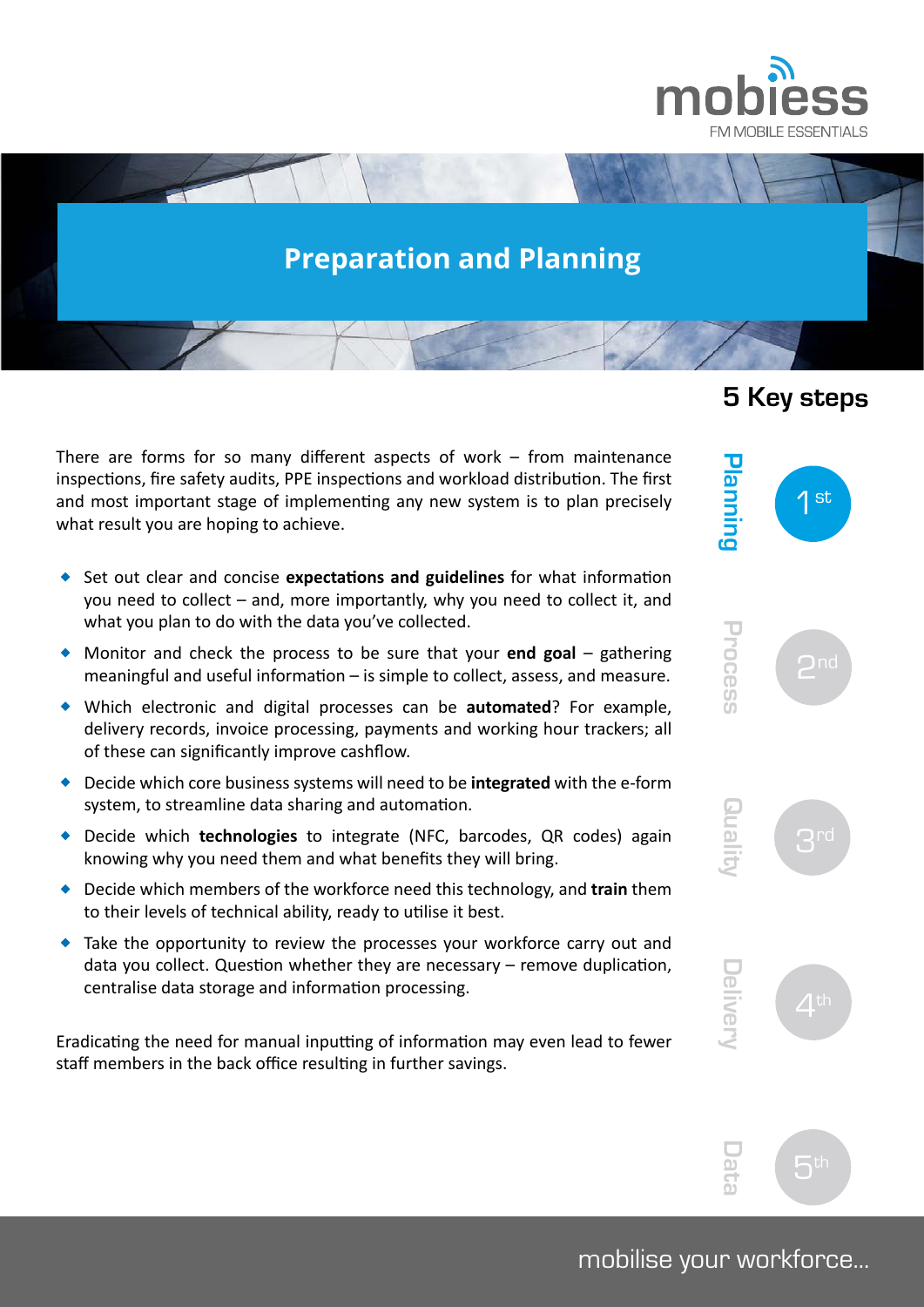

# **Managing the Process**

Processing the implementation of your digital platforms, and making the move from pen and paper to using your e-forms in the workplace, takes buy in from everyone. It involves a lot of checks and measures initially, to ensure that everyone is correctly utilising the system, and getting the most from your investment.

- Inform every stakeholder (management, admin and support and workers at ground level) and make sure they understand the **benefits** you're working towards, and how to use the systems.
- $\bullet$  Inform and involve end-users those who will be processing the information, and those who will be using the reports and data consolidated by the forms.
- $\bullet$  Ensure that every necessary member of the team has a device which supports the e-forms system and can access these in the workplace.
- Plan for regular **reviews** and updates; no new system will meet 100% of your needs – but adapting this digitised process is far simpler than your previous system allowed for.
- Set **targets for improvements** so that you can track the impact of your digitised system for evidencing ROI with measurable data.
- Ensure that you understand the **workflows** for each form and that the relevant audience receives completed data and analysis.
- Simplify the **language** in the forms, and use icons and images in place of lengthy text where possible.
- $\bullet$  Be consistent with the language you use; for example if one source uses the word 'site' and another uses 'building' decide which is accurate, and use it across the whole system to avoid future confusion.

#### **5 Key steps**

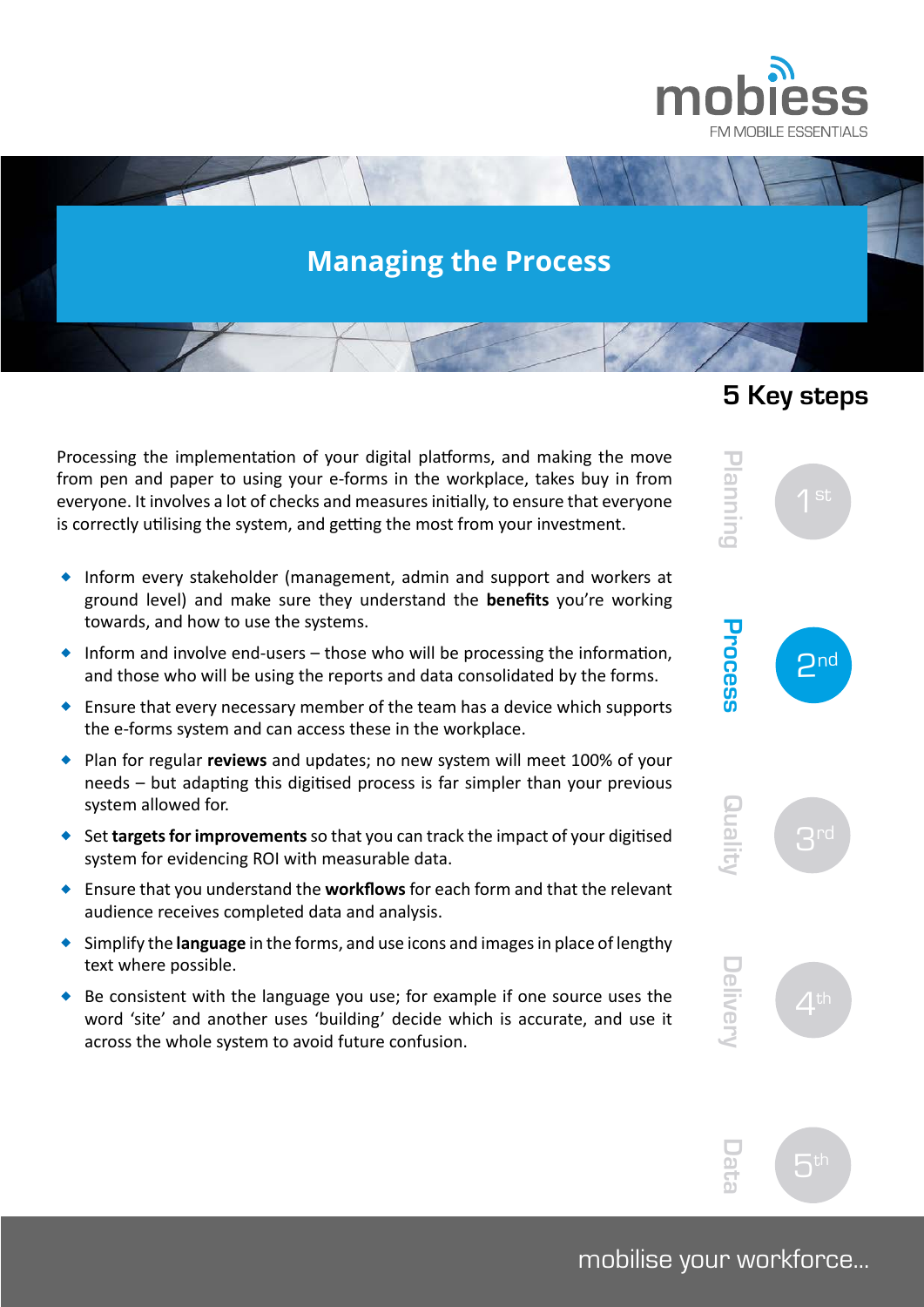

# **Quality Management**

There is little sense in collecting any data if the quality of information is poor; this will limit what you can do with the data you have, any plans you can make for future efficiencies, and ultimately limit the future of your organisation.

Though switching from pen and paper to e-forms can reduce many risks, such as human error - often people simply don't fill paperwork in properly, or important forms might get lost or damaged. It's still important to regularly review to ensure that the quality of information remains consistent – retraining staff where mistakes are being made.

There are ways to create your system which will reduce these risks. Make sure collecting and inputting information is as simple as possible, so that your team find it efficient and are keen to make use of this new tool, rather than being frustrated by something which isn't user friendly.

- Consider any data outputs and reporting format when forming the questions and designing your templates.
- Design and features can be shaped to suit your devices; smartphones and tablets function differently, and your system is built to your preference.
- **Pick lists** and option lists can be input as menus and drop-downs which your team can select from.
- **Signatures**, **checkboxes** and **photographic evidence** can be included digitally and assigned to the form.
- $\bullet$  Very little manual text entry might be required in most incidences simplifying the process of inputting information.
- Each e-form follows the defining **data outputs** and **reporting** requirements, collecting only the data you need.

#### **5 Key steps**

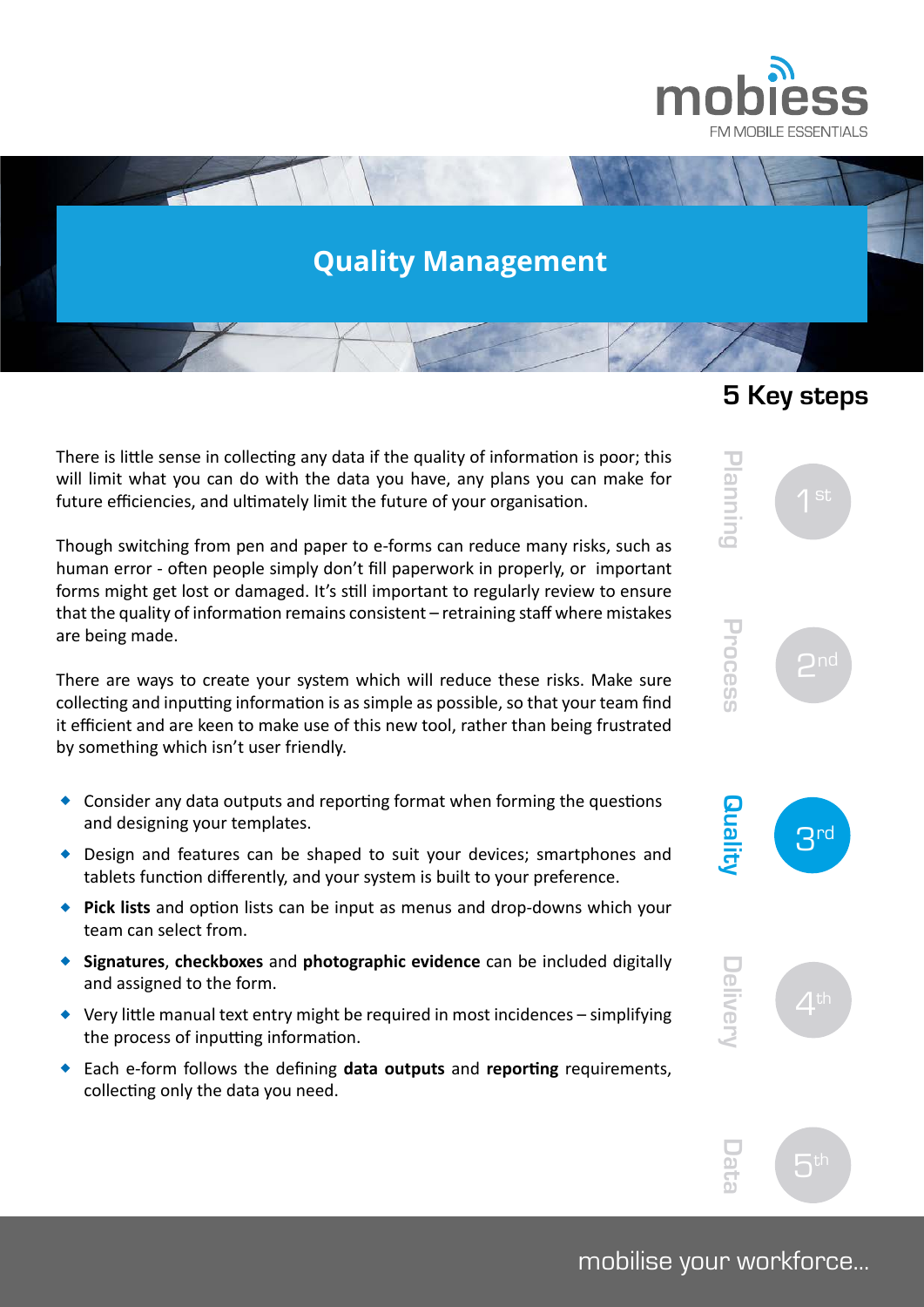

# **Delivery**

Once a system is integrated there are often teething problems as people adjust to the new way of working. We recommend and support a process of continued review and monitoring, reporting in real time to identify patterns of poor quality data. Consider retraining staff members who are incorrectly using the system, or adapting the system to suit feedback from the workforce who may have identified additional requirements.

- Make your forms easy  $-$  over complicating things will mean your staff are reluctant to use the system.
- $\bullet$  Make the process simple to repeat.
- **Pilot** the new system with a small proportion of the team initially: be sure to balance this pilot between a range of employees – those with a lot of experience, new members, older members and young, those with technological minds and those who struggle, to truly assess the realities of implementing it in your team.
- **Assess** their successes and improve where necessary before rolling out to the whole organisation.
- Ensure that suitable reporting is in place to monitor the process of digitising your data collection and review.
- Be prepared to act quickly, making changes in response to **real-time feedback** from your workforce, to ensure that the data being collated is high quality.
- Continue this **monitoring** and improvement process as needs evolve.

Remember that not all forms are suitable, and not all information is worth digitising. Be truly honest about whether it's worth investing time and finance in digitally capturing all the information you have on paper.

## **5 Key steps**

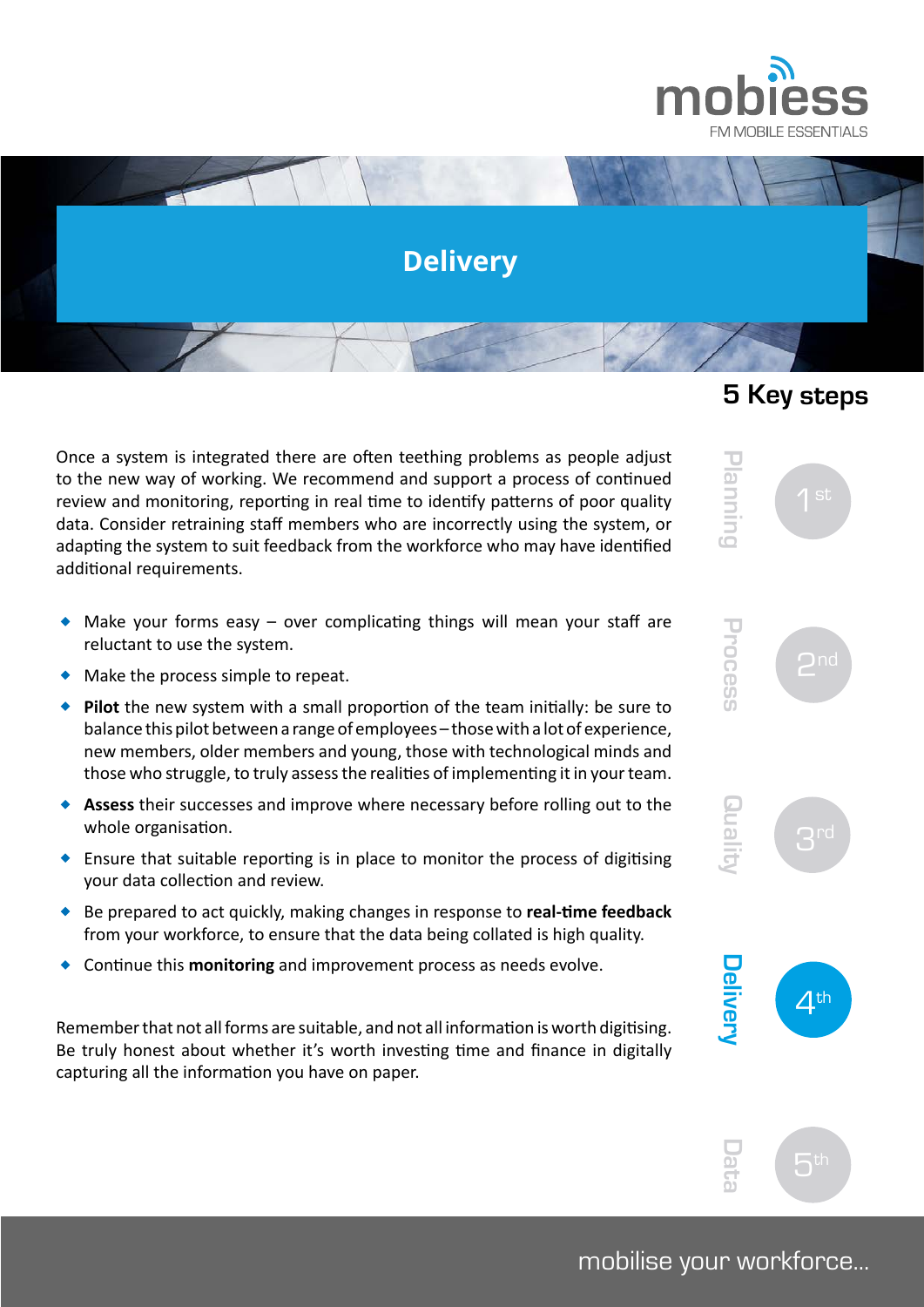

## **Data and Reporting**

The final part of this process is assessing your data: all of what comes before is simply to get you here – seeing the information you have collected, and being able to use it for compliance and improvements in efficiency, finances and business planning.

**Data is King** – and the right system, used properly, can revolutionise your facilities management business in ways you perhaps haven't considered previously. With manual systems, the more information you gather for assessment, the greater the risk of error and misinformation. Digitising the process significantly reduces the risk of inconsistencies, and allows you to manage and improve the data collecting process.

Remember that data is far more than just snippets of unrelated information; far too often, we see people collecting vital information and doing no more than filing it away. These systems can assess your data and identify areas where you can improve.

- Scanned documents are not data; the **value of data** is far more than a flat image.
- Data is actionable in **real time**; your organisation can respond to information as it happens, streamlining your work orders, identifying where you can save money, time and investment.
- Consider ways you can add further value by incorporating other technologies you already use – simplify your processes, **automate reporting** and compliance.
- Consider how data you have previously collected can be used to improve the repetition of information – for example, **identifying patterns of data** in previous visits or records and pre-populating e-forms for future site visits.
- These e-forms not only collect and process data, they can identify where processes, efficiencies or even staff do not meet your standards allowing you to make improvements and streamline systems and processes in future.

#### **5 Key steps**